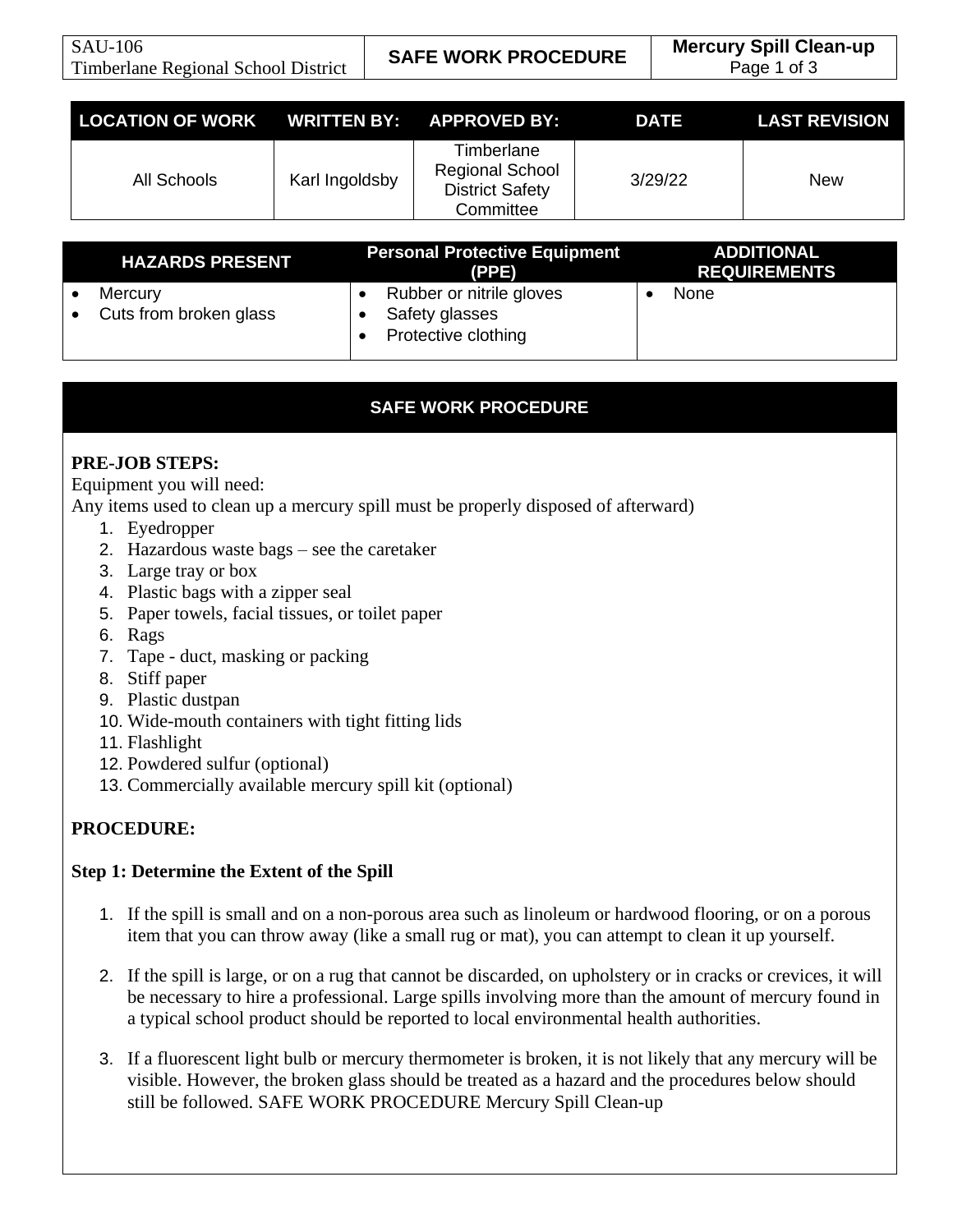## **Step 2: Contain the Spill**

- 1. Check to see if anyone or their apparel has been splashed with mercury. If so, contaminated items should be removed and double or triple wrapped in a plastic or sealable bag and sealed before leaving the spill site. Mercury on the skin should be wiped off gently and placed in the plastic bag.
- 2. Evacuate the area and ensure that students are kept well away from the spill.
- 3. Seek additional assistance with the clean-up of the spill, contact the Facility Director (603-926-4935)
- 4. Open widows and exterior doors to ventilate the area the danger of mercury exposure is much greater in poorly ventilated areas.

### **Step 3: Clean-Up**

- 1. Remove jewelry because it can form bonds with the mercury (amalgamate)
- 2. Put on rubber gloves and safety glasses

### 3. **DO NOT**

- Do Not Put Contaminated Items in the Washing Machine mercury may contaminate the machine and pollute the sewage system. See Step 5 for disposal instructions.
- Do Not Vacuum vacuuming a mercury spill may increase the mercury vapor in the air and increase the risk of inhalation. If used, vacuums may become contaminated and therefore may need to be discarded.
- Do Not Use a Broom or Brush sweeping or brushing up a spill will scatter mercury droplets, making them harder to find and clean up.
- Do Not Pour Mercury Down the Drain mercury may settle in the S-trap of your drain and may pollute the sewage system or your septic tank.
- Do Not Throw Mercury or Contaminated Items in the Garbage mercury may be emitted as a vapor from landfill sites or from waste incinerators
- Do Not Walk Around if your shoes may be contaminated with Mercury. Contaminated clothing can also spread mercury around.
- 4. Follow the instructions on a mercury spill kit if you have one.
- 5. Stop the spread of the spill by blocking it off with rags. Mercury droplets should be prevented from entering cracks in the floor, crevices, and drains.
- 6. Carefully clean up any broken glass. Wear rubber gloves to avoid contact with mercury and to prevent cuts. Place the glass in a rigid, wide mouth container that can be sealed with a lid.
- 7. Work from the outside of the spill area towards the center. Using stiff paper slide any droplets of liquid mercury onto a plastic dustpan, and away from any carpet or other porous material.
- 8. Use a flashlight to illuminate the mercury spill and to help spot small droplets. An eyedropper or an